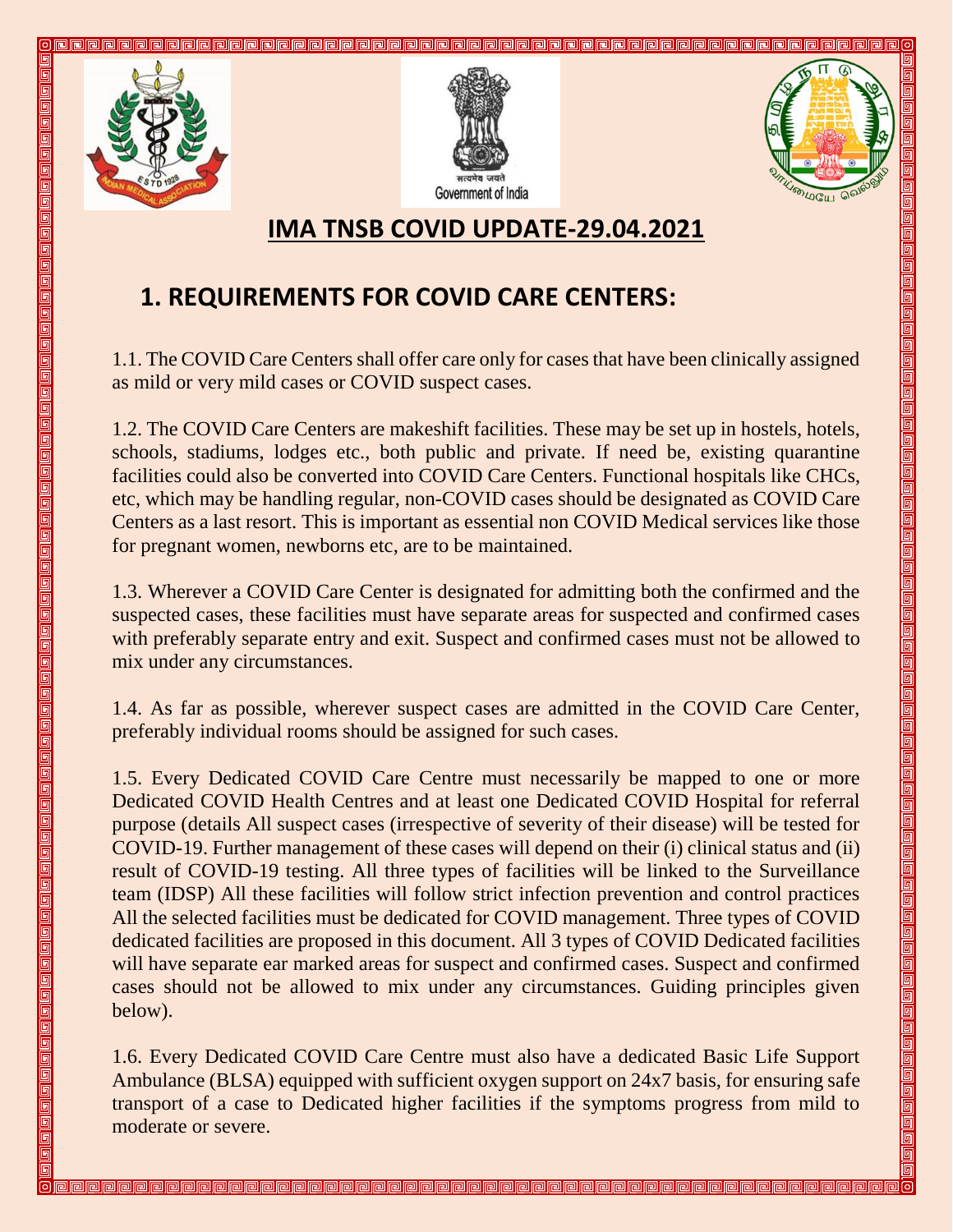1.7. The human resource to man these Care Centre facilities may also be drawn from AYUSH doctors. Training protocols developed by AIIMS is uploaded on MoHFW website. Ministry of AYUSH has also carried out training sessions. The State AYUSH Secretary/ Director should be involved in this deployment. State wise details of trained AYUSH doctors has been shared with the States. Their work can be guided by an Allopathic doctor.

# **2. REQUIREMENTS FOR Dedicated COVID Health Centre (DCHC):**

2.1. The Dedicated COVID Health Centre are hospitals that shall offer care for all cases that have been clinically assigned as moderate.

2.2. These should either be a full hospital or a separate block in a hospital with preferably separate entry\exit/zoning.

2.3. Private hospitals may also be designated as COVID Dedicated Health Centres. 2.4. Wherever a Dedicated COVID Health Center is designated for admitting both the confirmed and the suspect cases with moderate symptoms, these hospitals must have separate areas for suspect and confirmed cases. Suspect and confirmed cases must not be allowed to mix under any circumstances.

2.5. These hospitals would have beds with assured Oxygen support. 2.6. Every Dedicated COVID Health Centre must necessarily be mapped to one or more Dedicated COVID Hospitals.

2.7. Every DCHC must also have a dedicated Basic Life Support Ambulance (BLSA) equipped with sufficient oxygen support for ensuring safe transport of a case to a Dedicated COVID Hospital if the symptoms progress from moderate to severe.

# **3. REQUIREMENTS FOR Dedicated COVID Hospital (DCH):**

3.1. The Dedicated COVID Hospitals are hospitals that shall offer comprehensive care primarily for those who have been clinically assigned as severe.

3.2. The Dedicated COVID Hospitals should either be a full hospital or a separate block in a hospital with preferably separate entry\exit.

3.3. Private hospitals may also be designated as COVID Dedicated Hospitals. 3.4. These hospitals would have fully equipped ICUs, Ventilators and beds with assured Oxygen support.

3.5. These hospitals will have separate areas for suspect and confirmed cases. Suspect and confirmed cases should not be allowed to mix under any circumstances.

3.6. The Dedicated COVID Hospitals would also be referral centers for the Dedicated COVID Health Centers and the COVID Care Centers.

All these facilities will follow strict infection prevention and control practices.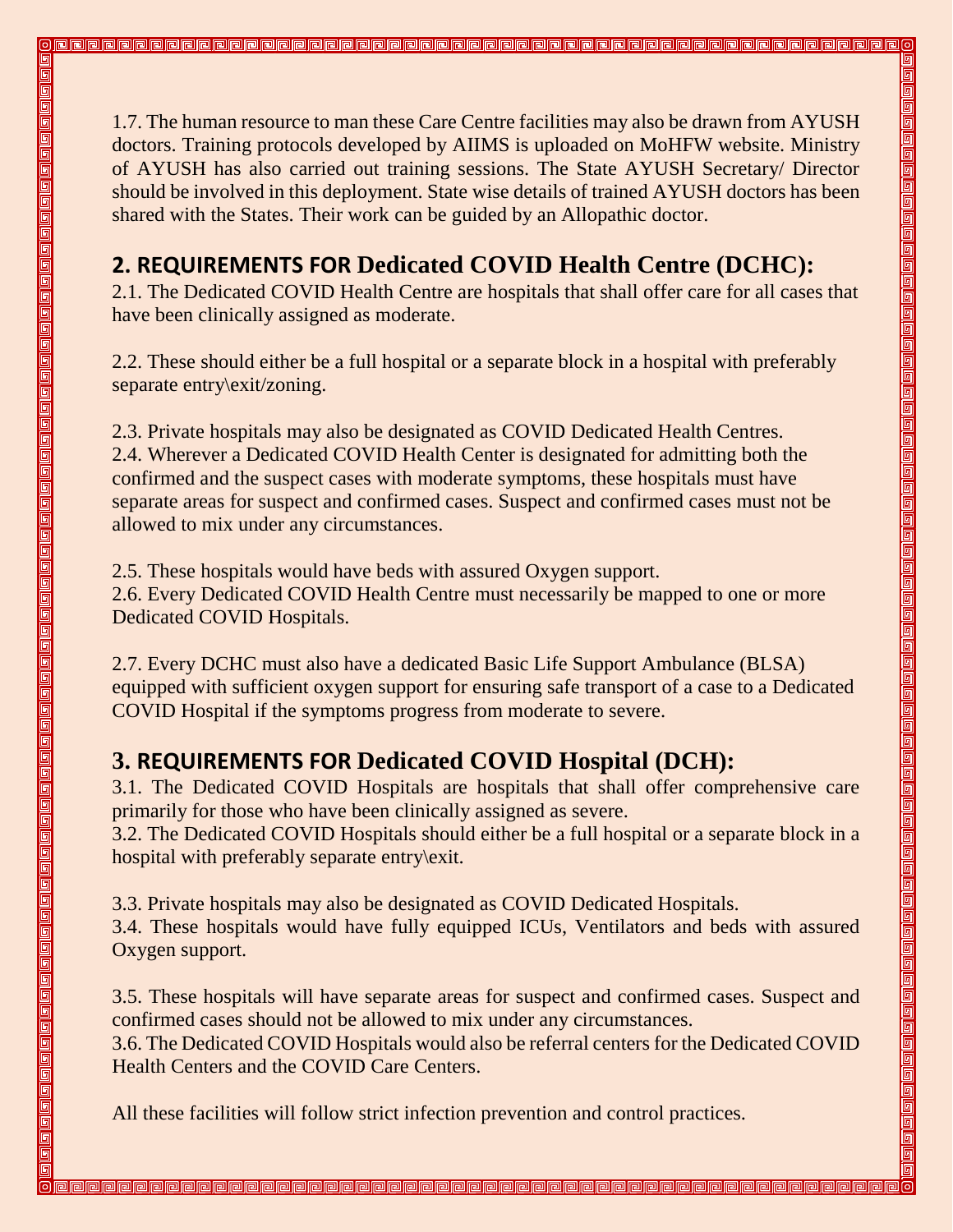

Upper respiratory tract symptoms (&/or fever) WITHOUT shortness of breath or hypoxia.

# **Home Isolation & Care: MUST DOs:**

- $\checkmark$  Physical distancing, indoor mask use, strict hand hygiene.
- $\checkmark$  Symptomatic management (hydration, anti-pyretics, antitussive, multivitamins).
- $\checkmark$  Stay in contact with treating physician.
- $\checkmark$  Monitor temperature and oxygen saturation (by applying a SpO2 probe to fingers).

Seek immediate medical attention if:

- $\checkmark$  Difficulty in breathing
- $\checkmark$  High grade fever/severe cough, particularly if lasting for  $>5$  days
- $\checkmark$  A low threshold to be kept for those with any of the high-risk features\*

# **MAY DOs:**

Therapies based on low certainty of evidence:

 $\triangleright$  Tab Ivermectin (200 mcg/kg once a day for 3 days). Avoid in pregnant and lactating women.

OR

- $\triangleright$  Tab HCQ (400 mg BD for 1 day f/b 400 mg OD for 4 days) unless contraindicated.
- Inhalational Budesonide (given via Metered dose inhaler/ Drypowder inhaler) at a dose of 800 mcg BD for 5 days) to be given if symptoms (fever and/or cough) are persistent beyond 5 days of disease onset.

# **2. Moderate disease:**

Any one of:

- 1. Respiratory rate > 24/min, breathlessness
- 2. SpO2: 90% to < 93% on room air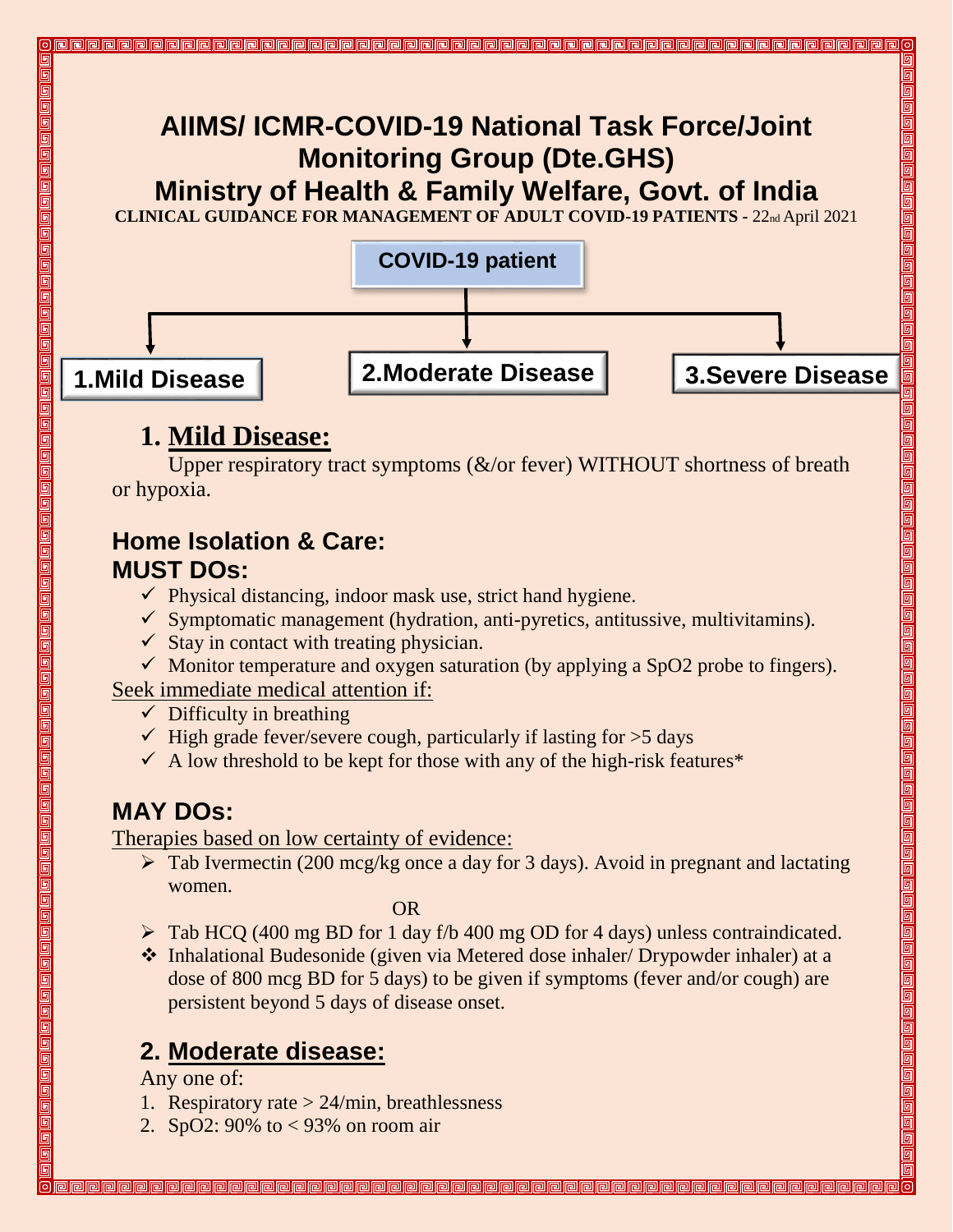#### **ADMIT IN WARD:**

#### **Oxygen Support:**

- $\triangleright$  Target SpO2: 92-96% (88-92% in patients with COPD).
- $\triangleright$  Preferred devices for oxygenation: non-rebreathing face mask.
- $\triangleright$  Awake proning encouraged in all patients requiring supplemental oxygen therapy (sequential position changes every 2 hours).

### **Anti-inflammatory or immunomodulatory therapy:**

- $\triangleright$  Inj. Methylprednisolone 0.5 to 1 mg/kg in 2 divided doses (or an equivalent dose of dexamethasone) usually for a duration of 5 to 10 days.
- $\triangleright$  Patients may be initiated or switched to oral route if stable and/or improving.

### **Anticoagulation:**

 Conventional dose prophylactic unfractionated heparin or Low Molecular Weight Heparin (weight based e.g., enoxaparin 0.5mg/kg per day SC). There should be no contraindication or high risk of bleeding.

#### **Monitoring:**

- ▶ Clinical Monitoring: Work of breathing, Hemodynamic instability, Change in oxygen requirement.
- $\triangleright$  Serial CXR; HRCT chest to be done ONLY If there is worsening.
- Lab monitoring: CRP and D-dimer 48 to 72 hrly; CBC, KFT, LFT 24 to 48 hrly; IL-6 levels to be done if deteriorating (subject to availability).

After clinical improvement, discharge as per revised discharge criteria. (Refer page no. 6-7)

# **3. Severe Disease:**

Any one of:

- 1. Respiratory rate >30/min, breathlessness
- 2.  $SpO2 < 90\%$  on room air

## **ADMIT IN ICU:**

#### **Respiratory support:**

- $\triangleright$  Consider use of NIV (Helmet or face mask interface depending on availability) in patients with increasing oxygen requirement, if work of breathing is LOW.
- Consider use of HFNC in patients with increasing oxygen requirement.
- Intubation should be prioritized in patients with high work of breathing  $\pi$  In NIV is not tolerated.
- Use conventional ARDSnet protocol for ventilator management.

### **Anti-inflammatory or immunomodulatory therapy:**

 $\triangleright$  Inj. Methylprednisolone 1 to 2mg/kg IV in 2 divided doses (or an equivalent dose of dexamethasone) usually for a duration 5 to 10 days.

### **Anticoagulation:**

- Weight based intermediate dose prophylactic unfractionated heparin or Low Molecular Weight Heparin (e.g., Enoxaparin 0.5mg/kg per dose SC BD).
- $\triangleright$  There should be no contraindication or high risk of bleeding.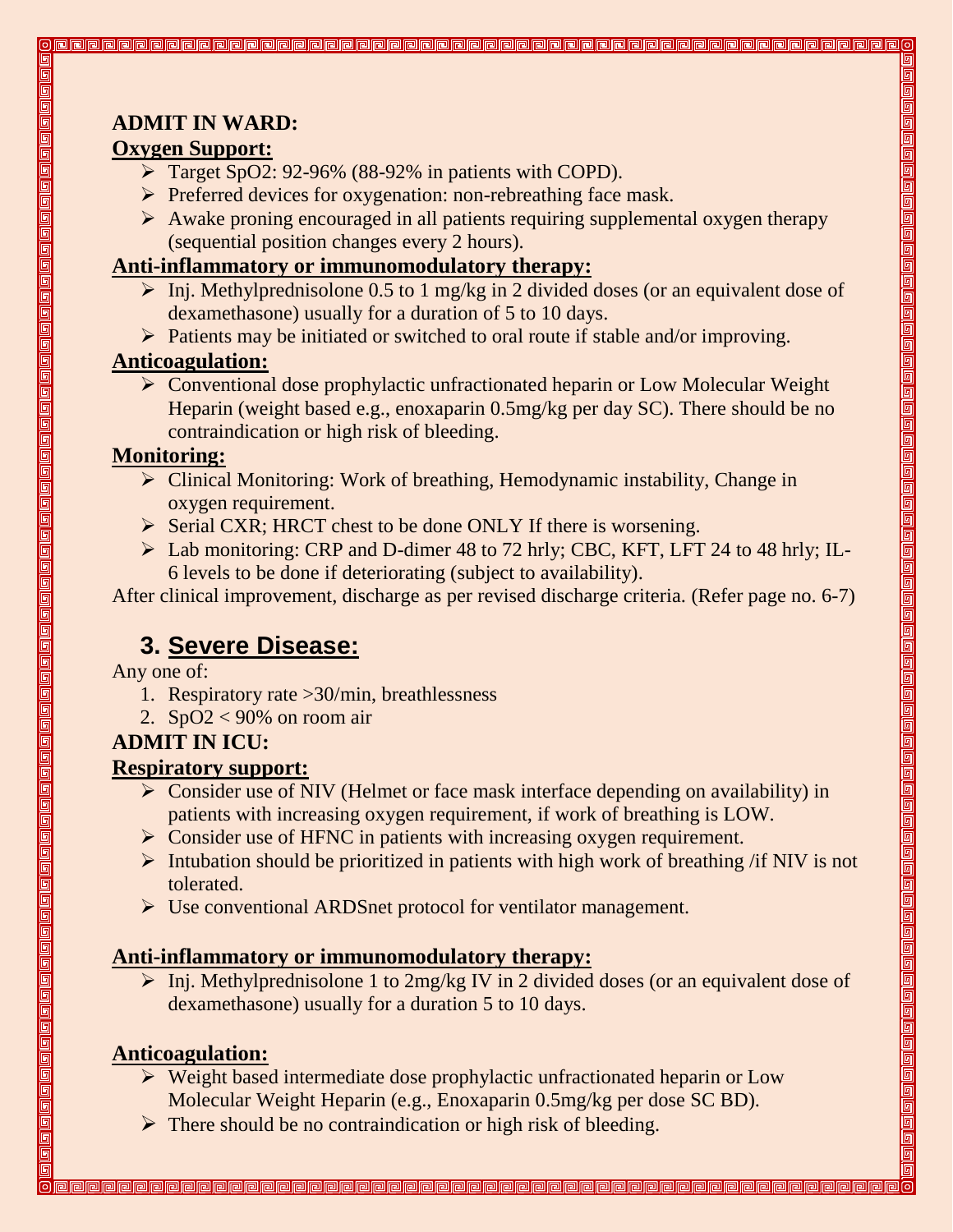#### **Supportive measures:**

- $\triangleright$  Maintain euvolemia (if available, use dynamic measures for assessing fluid responsiveness).
- $\triangleright$  If sepsis/septic shock: manage as per existing protocol and local antibiogram.

#### **Monitoring:**

- $\triangleright$  Serial CXR; HRCT chest to be done ONLY if there is worsening.
- Lab monitoring: CRP and D-dimer 24-48 hourly; CBC, KFT, LFT daily; IL-6 to be done if deteriorating (subject to availability).

After clinical improvement, discharge as per revised discharge criteria. (Refer page no. 6-7)

## **\*High-risk for severe disease or mortality**

- $\sqrt{A}$ ge > 60 years
- $\checkmark$  Cardiovascular disease, hypertension, and CAD
- $\checkmark$  DM (Diabetes mellitus) and other immunocompromised states
- $\checkmark$  Chronic lung/kidney/liver disease
- $\checkmark$  Cerebrovascular disease
- $\checkmark$  Obesity

#### **EUA/Off label use (based on limited available evidence and only in specific circumstances):**

- **Remdesivir (EUA)** may be considered ONLY in patients with
- $\checkmark$  Moderate to severe disease (requiring SUPPLEMENTAL OXYGEN), AND
- $\checkmark$  No renal or hepatic dysfunction (eGFR <30 ml/min/m2; AST/ALT >5 times ULN (Not an absolute contradiction), AND
- $\checkmark$  Who are within 10 days of onset of symptom/s.

❖ Recommended dose: 200 mg IV on day 1 f/b 100 mg IV OD for next 4 days.

- $\checkmark$  Not to be used in patients who are NOT on oxygen support or in home settings
- **Tocilizumab (Off-label)** may be considered when ALL OF THE BELOW CRITERIA ARE MET
- $\checkmark$  Presence of severe disease (preferably within 24 to 48 hours of onset of severe disease/ICU admission).
- $\checkmark$  Significantly raised inflammatory markers (CRP &/or IL-6).
- $\checkmark$  Not improving despite use of steroids.
- $\checkmark$  No active bacterial/fungal/tubercular infection.
- ❖ Recommended single dose: 4 to 6 mg/kg (400 mg in 60kg adult) in 100 ml NS over 1 hour.
- **Convalescent plasma (Off label)** may be considered ONLY WHEN FOLLOWING CRITERIA ARE MET
- $\checkmark$  Early moderate disease (preferably within 7 days of symptom onset, no use after 7 days).

 $\checkmark$  Availability of high titre donor plasma (Signal to cut-off ratio (S/O) >3.5 or equivalent depending on the test kit being used).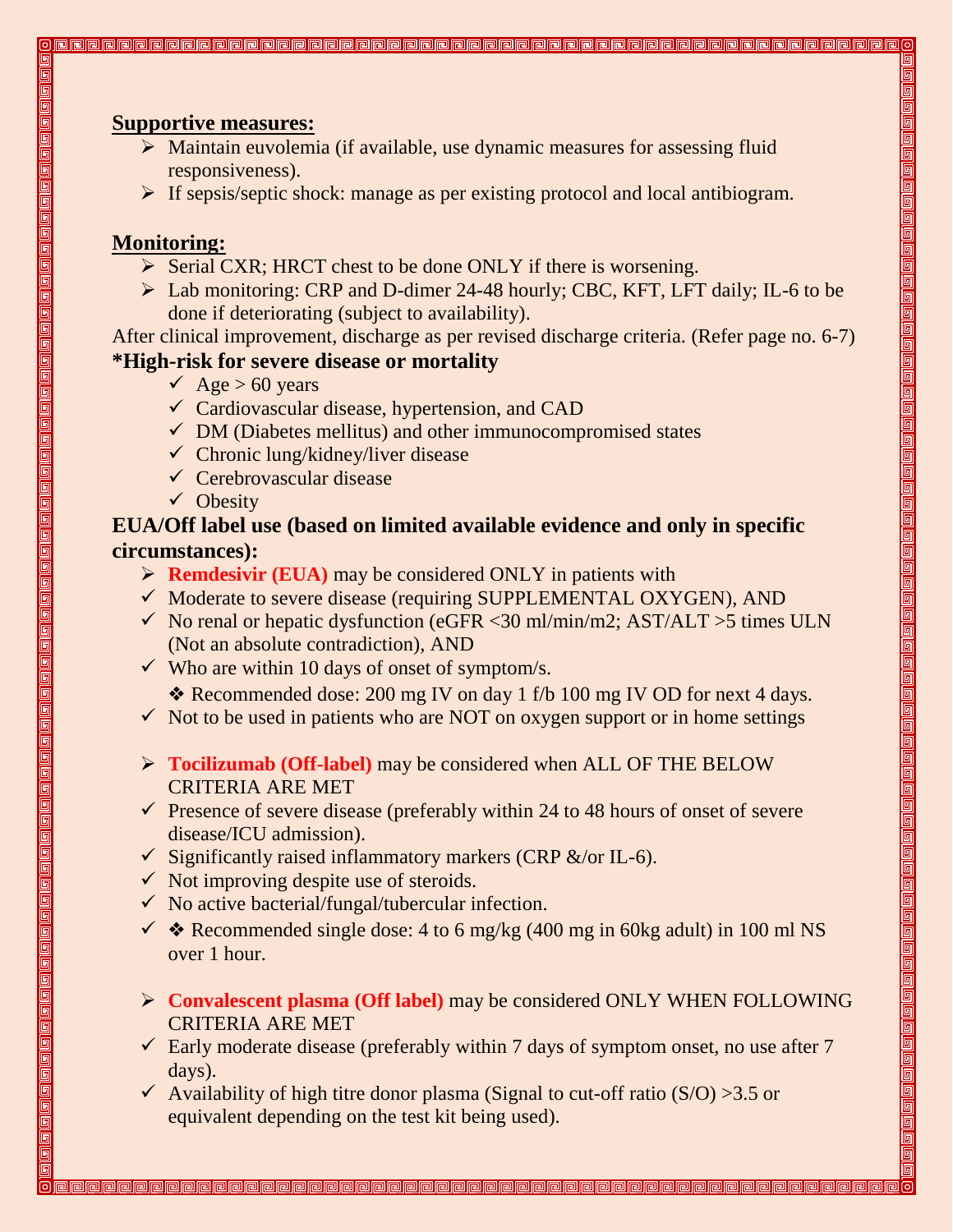## **Revised Discharge Policy for COVID-19**

The revised discharge policy is aligned with the guidelines on the 3 tier COVID facilities and the categorization of the patients based on clinical severity (Available at: [https://www.mohfw.gov.in/pdf/FinalGuidanceonMangaementofCovidcasesversion2.pdf\)](https://www.mohfw.gov.in/pdf/FinalGuidanceonMangaementofCovidcasesversion2.pdf)



### **1. Mild/very mild/pre-symptomatic cases**

- $\checkmark$  Mild/very mild/pre-symptomatic cases admitted to a COVID Care Facility will undergo regular temperature and pulse oximetry monitoring. The patient can be discharged after 10 days of symptom onset and no fever for 3 days. There will be no need for testing prior to discharge.
- $\checkmark$  At the time of discharge, the patient will be advised to isolate himself at home and self-monitor their health for further 7 days.
- $\checkmark$  At any point of time, prior to discharge from CCC, if the oxygen saturation dips below 95%, patient is moved to Dedicated COVID Health Centre (DCHC).
- $\checkmark$  After discharge from the facility, if he/she again develops symptoms of fever, cough or breathing difficulty he will contact the COVID Care Centre or State helpline or 1075. His/her health will again be followed up through tele-conference on 14th day.

# **2. Moderate cases admitted to Dedicated COVID Health Centre (Oxygen beds)**

#### **2.1. Patients whose symptoms resolve within 3 days and maintains saturation above 95% for the next 4 days**

Cases clinically classified as "moderate cases" will undergo monitoring of body temperature and oxygen saturation. If the fever resolve within 3 days and the patient maintains saturation above 95% for the next 4 days (without oxygen support), such patient will be discharged after 10 days of symptom onset in case of:

- $\checkmark$  Absence of fever without antipyretics
- $\checkmark$  Resolution of breathlessness
- $\checkmark$  No oxygen requirement

There will be no need for testing prior to discharge.

At the time of discharge, the patient will be advised to isolate himself at home and selfmonitor their health for further 7 days.